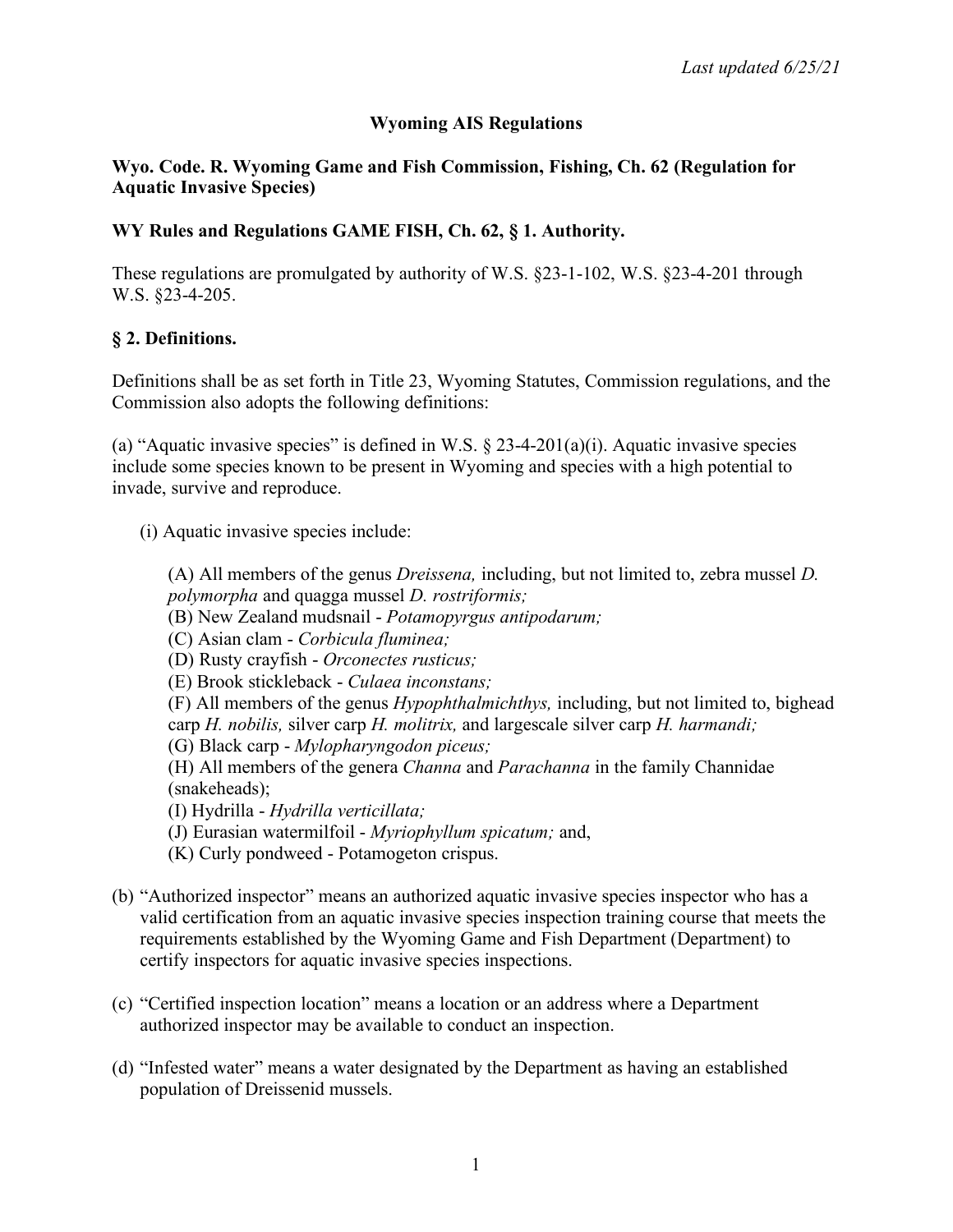- (e) "Mandatory aquatic invasive species check station" means a location established by the Department at Wyoming ports of entry, other Wyoming Department of Transportation facilities that meet established state and national safety and commerce requirements for the traveling public or other appropriate facilities where stopping is mandatory and an authorized inspector may conduct an inspection.
- (f) "Positive water" means a water where the presence of any life stage of Dreissenid mussels has been detected in multiple Department sampling events.
- (g) "Seal" means a locking device affixed to a conveyance that has been inspected or decontaminated by an authorized inspector.
- (h) "Suspect water" means a water where any life stage of Dreissenid mussels has been detected in a single Department sampling event, but not verified by subsequent sampling.
- (i) "Seal receipt" means a valid written or electronic document issued by an authorized inspector following an inspection that contains information regarding the conveyance, any action taken by an authorized inspector, and information correlating to an applied seal, if issued.
- (j) "Waters of this state" means any waters within the jurisdiction of Wyoming.

# **§ 3. Draining and Cleaning Watercraft and Conveyances.**

- (a) Immediately upon removing a watercraft from any waters of this state, the operator shall remove all visible vegetation from the watercraft and trailer and drain all water from the watercraft including, but not limited to, water in the hull, ballast tanks, bilges, live wells and motors.
	- (i) Containers may be used to transport legally obtained live baitfish or other wildlife by land, but shall not be a part of a watercraft and shall be free of aquatic vegetation.
- (b) No live baitfish, mollusks or crustaceans shall be collected from or transported in water taken from any suspect water, positive water or infested water.
- (c) All bilge and ballast plugs and other barriers that prevent water drainage from a watercraft shall be removed or remain open while a watercraft is transported by land within the state.
- (d) The operator shall drain all water from all conveyances, including construction and commercial equipment, upon leaving any suspect water, positive water or infested water.

## **§ 4. Inspection and Decontamination.**

(a) Compliance with aquatic invasive species inspection requirements is an express condition of allowing a conveyance to contact any waters of this state.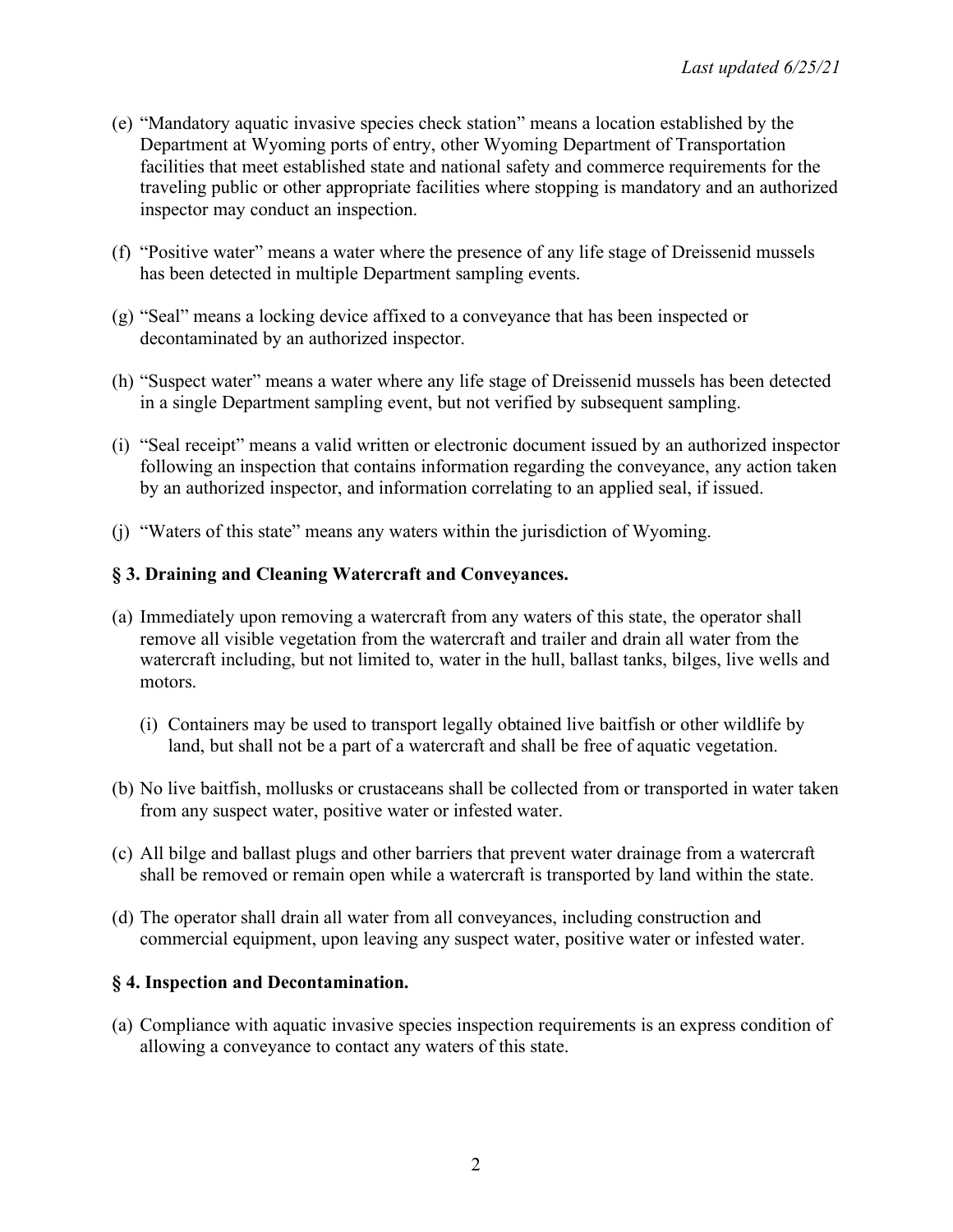- (i) Any person who refuses to permit inspection of their conveyance or refuses to complete any required removal and disposal of aquatic invasive species shall be prohibited from allowing the conveyance to contact any waters of this state.
- (ii) If a person refuses to allow inspection of a conveyance or to complete any required removal and disposal of aquatic invasive species prior to departure from any waters of this state known to contain an aquatic invasive species, the conveyance is subject to impoundment until an aquatic invasive species inspection and decontamination is completed.
- (b) All conveyances are subject to inspection upon encountering a mandatory aquatic invasive species check station.
- (c) Authorized inspectors may inspect any conveyance. Authorized inspectors shall perform decontaminations at the direction of a peace officer or with the voluntary consent of the person transporting the conveyance.
- (d) Inspections shall be conducted by:
	- (i) any peace officer; or,
	- (ii) any authorized inspector.
- (e) Once a conveyance is inspected or decontaminated, a seal may be affixed to the conveyance by a peace officer or authorized inspector. A copy of the completed seal receipt shall accompany all seals. The person transporting a conveyance sealed by an authorized inspector may remove the seal at their discretion. The Department may recognize a properly affixed seal applied by an authorized inspector from a state or province with a Department approved aquatic invasive species inspection and decontamination program if the seal is accompanied by a valid seal receipt. It shall be a violation of this regulation for any person to attempt to reattach any seal once it is removed from a conveyance.
- (f) A seal receipt indicating the type of decontamination procedure performed shall serve as proof of decontamination.
- (g) Any person transporting a conveyance into the state by land, shall have the conveyance inspected by an authorized inspector prior to contacting any waters of this state, unless exempted by (i) or (ii) below.
	- (i) Any person transporting a conveyance from March 1 through November 30 that has not been in contact with a suspect water, positive water or infested water within the past thirty (30) days and who did not encounter a mandatory aquatic invasive species check station prior to reaching any of the waters of this state may launch without inspection if in possession of a seal receipt. The seal receipt shall be retained while on the water.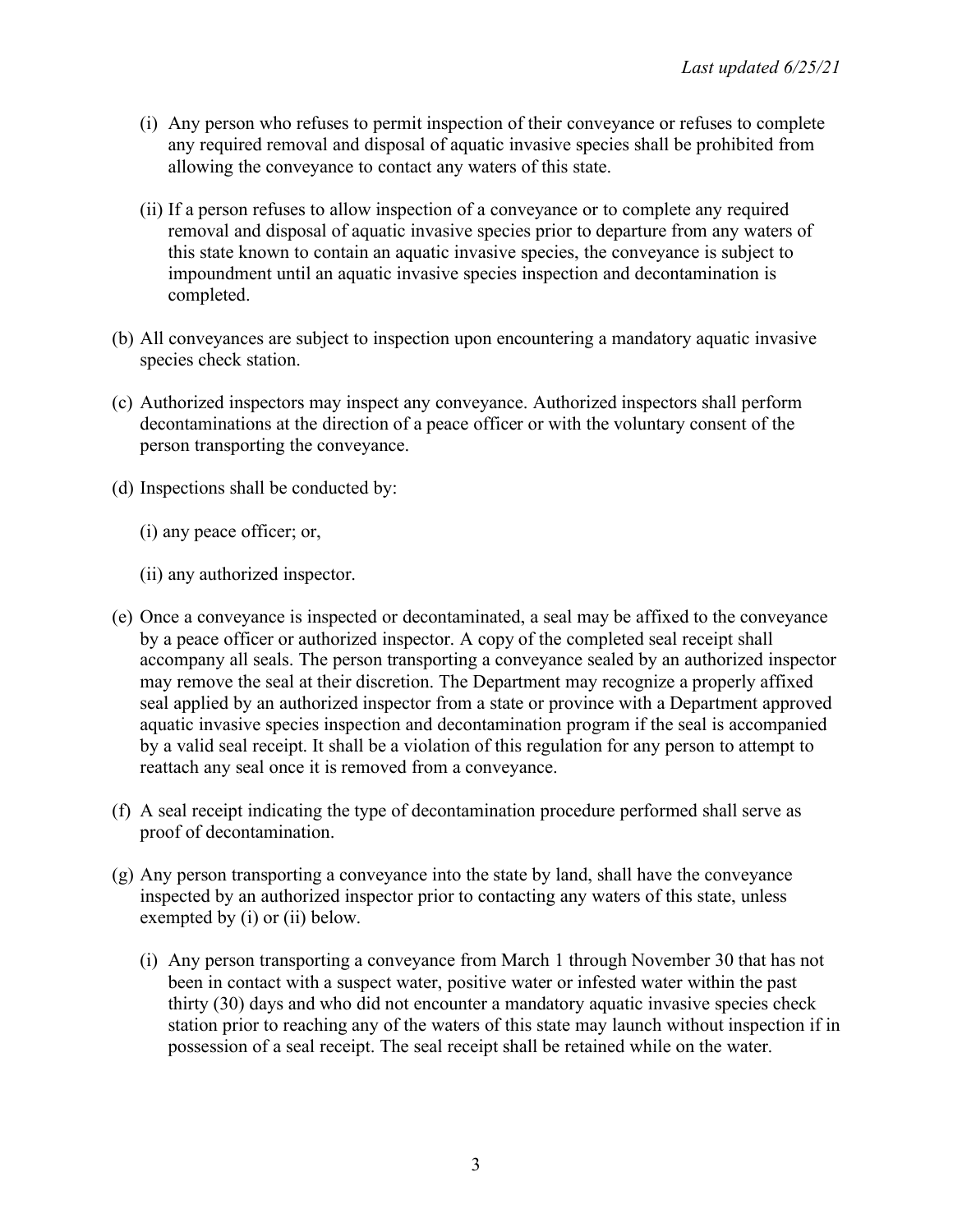- (ii) Any person transporting a conveyance from December 1 through the last day of February that has not been in contact with a suspect water, positive water or infested water within the past thirty (30) days and who did not encounter a mandatory aquatic invasive species check station prior to reaching any of the waters of this state may launch without inspection.
- (h) As part of all inspections, all compartments, equipment, and containers that may hold water, including, but not limited to, live wells, ballast and bilge areas shall be completely drained as directed by authorized inspectors.
- (i) A conveyance suspected to contain an aquatic invasive species shall be decontaminated before said conveyance shall be allowed to contact any waters of this state.
- (j) Decontaminations shall be conducted only by those authorized inspectors that have received additional Department training to conduct decontaminations and are specifically authorized to do so.
- (k) Any person operating a conveyance may be ordered to remove the conveyance from any of the waters of this state or any conveyance staging area by any peace officer if there is reason to believe the conveyance may contain aquatic invasive species or was not properly inspected prior to contacting the water. Once removed from the water, the conveyance shall be subject to inspection and decontamination for the removal and disposal of aquatic invasive species.

# **§ 5. Impoundment and Quarantine.**

(a) A peace officer may impound and quarantine a conveyance as provided in W.S. §23-4-203.

(b) If the person in charge of the conveyance is not the registered owner, the registered owner shall be notified by mail, return receipt requested, within ten (10) days of the location of the impounded conveyance. Such notification shall also include contact information for the peace officer ordering the impoundment. If the registered owner is present when the conveyance is ordered impounded, then the same information shall be provided to the registered owner at the time the impound order is issued.

(c) All impounded conveyances shall be held at the risk and expense of the owner. A conveyance held under impound for non-compliance with this regulation shall only be released after a peace officer is satisfied by inspection or quarantine that the conveyance is no longer a threat to the aquatic resources, water supplies, and water infrastructure of the state.

(d) Duration of conveyance quarantine shall be determined by the Department, shall be sufficient to allow decontamination, and shall not exceed thirty (30) days.

(e) An impounded conveyance shall not be released until a Department impound release form is signed and executed by a peace officer. It is the responsibility of the owner to coordinate with the Department for the release of the conveyance.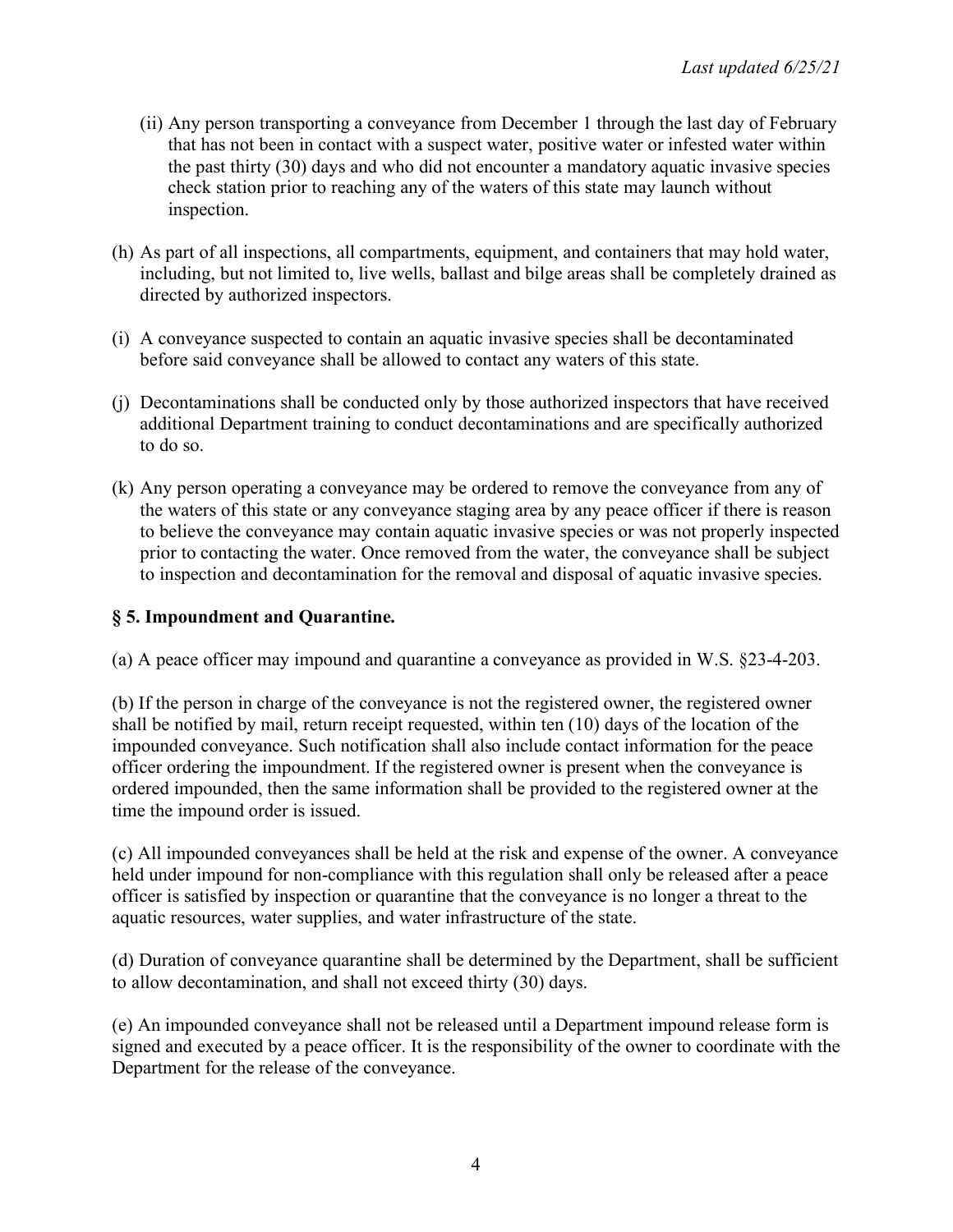## **§ 6. Mandatory Reporting of Aquatic Invasive Species.**

(a) Any person who knows that an unreported aquatic invasive species is present at a specific location in Wyoming shall report the aquatic invasive species presence within forty-eight (48) hours to the Commission, the Department, or any peace officer and shall provide the date and time of the detection of the aquatic invasive species, the exact location of sighting (water body and specific location on the water body), the suspected species and the name and contact information of the reporter.

# **§ 7. Aquatic Invasive Species Program Decal.**

- (a) An aquatic invasive species program fee may be assessed as part of the Department's motorized watercraft registration fee. A current, properly affixed combination motorized watercraft registration and Aquatic Invasive Species Program Decal shall be proof of payment of this fee. Proof of combination decal purchase may be used in lieu of a properly affixed decal for up to fifteen (15) days from date of purchase.
- (b) All owners or operators of motorized watercraft registered outside of Wyoming, any owners or operators of Wyoming registered watercraft that have not paid the aquatic invasive species program fee as part of their watercraft registration fee and all owners or operators of nonmotorized watercraft shall purchase an Aquatic Invasive Species Program Decal valid for the current calendar year prior to contacting any waters of this state. Purchase of this decal shall be evidenced by an Aquatic Invasive Species Program Decal properly affixed to the watercraft. Proof of decal purchase may be used in lieu of a properly affixed decal for up to fifteen (15) days from date of purchase. For the purpose of this Section, all non-motorized inflatable watercraft ten (10) feet in length or less are exempt from this decal provision.
- (c) The price of the decal shall be ten dollars (\$10) for motorized watercraft registered in Wyoming and thirty dollars (\$30) for motorized watercraft registered outside of Wyoming. The price of the decal shall be five dollars (\$5) for non-motorized watercraft owned by a Wyoming resident and fifteen dollars (\$15) for non-motorized watercraft owned by a nonresident.
	- (i) An Aquatic Invasive Species Program Decal affixed to a motorized watercraft shall be displayed on the starboard (right) side of the bow six (6) inches left of and directly in line with the watercraft registration decal. Decals affixed to non-motorized watercraft shall be displayed on the bow in a manner such that the decal is visible when the watercraft is underway. Only the Aquatic Invasive Species Program Decal which is currently valid shall be displayed.
	- (ii) In the case of rental watercraft, it shall be the responsibility of the rental watercraft owner to ensure that a valid Aquatic Invasive Species Program Decal is properly displayed on the watercraft.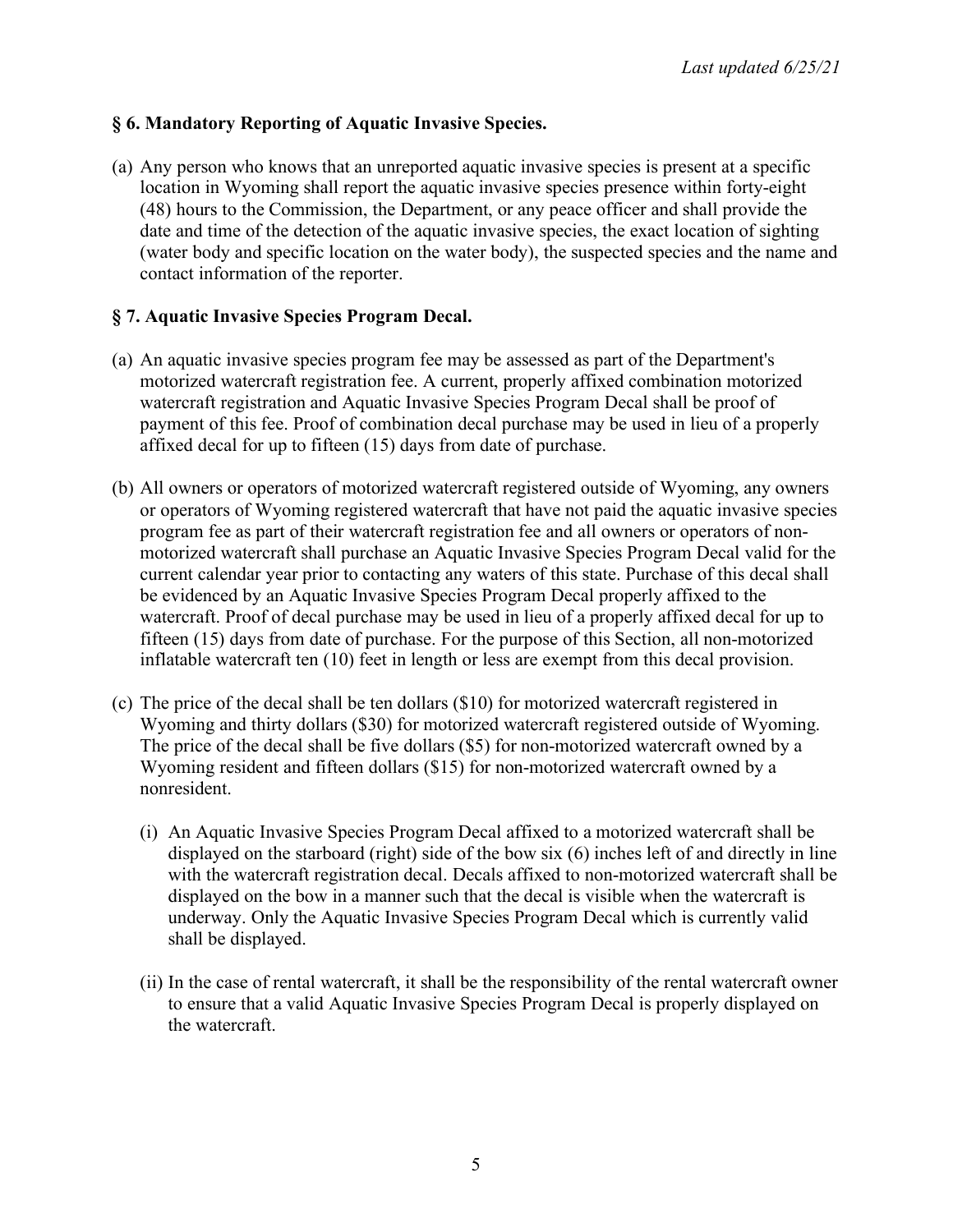(d) Owners of multiple non-motorized watercraft may transfer valid decals between their own non-motorized watercraft, however, each non-motorized watercraft shall display a valid decal while contacting any of the waters of this state.

#### **WY Rules and Regulations Game and Fish Commission, Possession of Wildlife Ch. 10 (Regulation for Importation, Possession, Confinement, Transportation, Sale and Disposition of Live Wildlife)**

#### **WY Rules and Regulations Game Poss Ch. 10. Section 3. Importation/Possession Permit Required for Live Wildlife**

Except as exempted in this regulation, a permit from the Department is required prior to importation, possession, confinement, or transportation of any living wildlife. Any living wildlife may be transported through the state of Wyoming if the person transporting said wildlife is in possession of a valid permit for interstate transportation of live wildlife. An interstate transportation permit shall be valid as long as live wildlife are confined within the conveyance. It is a violation of this regulation to intentionally or unintentionally release within Wyoming any wildlife held under an interstate transportation permit.

- (a) Importation/Possession Without Permit. The animals listed in this subsection are exempt from this regulation and may be imported, possessed, transported, or confined without securing a permit from the Department. (However, the Wyoming Livestock Board and the Wyoming Department of Agriculture should be contacted regarding their regulations.)
	- (i) Birds

.cage and aviary birds, .domestic chicken (Gallus gallus), .domesticated emu (Dromaius novaehollandiae), .domestic greylag goose (Anser anser), .domesticated guinea fowl (Numida meleagris), .domestic mallard (Anas platyrhynchos) distinguished morphologically from wild mallards, .domestic muscovy duck (Cairina moschata), .domesticated ostrich (Struthio camelus), .domesticated peafowl (Pavo cristatus), .pigeons (Columba livia), .domesticated rhea (Rhea americana and Rhea pennata), .domestic swan goose (Anser cygnoides), .domestic turkey (Meleagris gallopavo) distinguished morphologically from wild turkeys, .predacious birds as defined in Wyoming Statute §23-1-101(a)(vii)

(ii) Mammals

.domesticated alpaca (Lama pacos),

.ass, burro, and donkey (Equus asinus),

.bison (Bison bison); except those classified as wild bison by the Wyoming Game and Fish Commission and the Wyoming Livestock Board,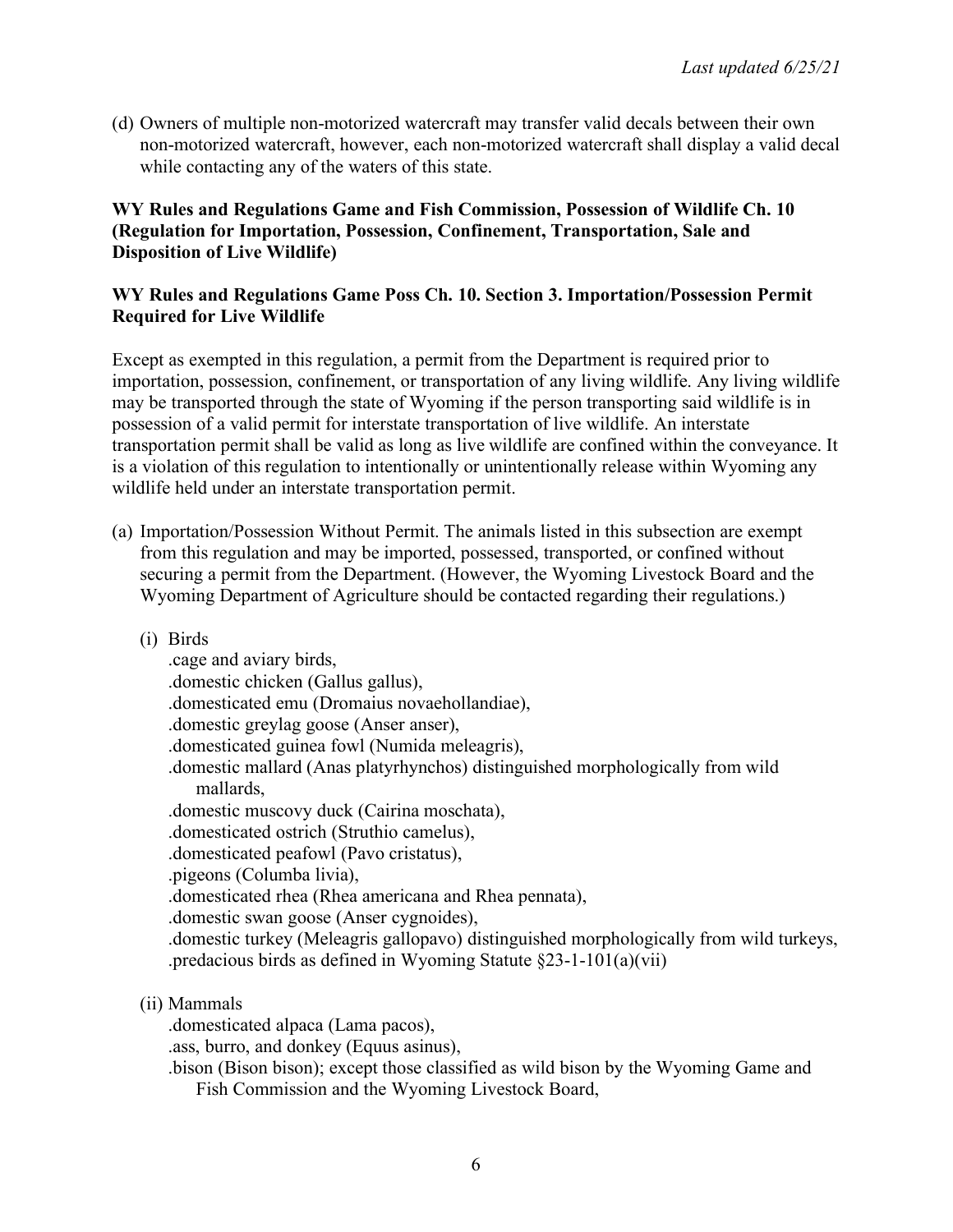.domesticated camel (Camelus bactrianus and Camelus dromedarius), .cat (Felis catus), .domestic cattle (Bos taurus and Bos indicus), .domesticated chinchilla (Chinchilla laniger), .dog (Canis familiaris), .domestic ferret (Mustela furo), .domesticated Mongolian gerbil (Meriones unguiculatus), .domestic goat (Capra hircus), .domesticated guinea pig (Cavia porcellus), .domesticated hamster (Mesocricetus auratus), .horse and pony (Equus caballus), .domesticated llama (Lama glama), .domesticated mouse (Mus musculus), .mule and hinny (Equus asinus x Equus caballus), .domesticated European rabbit (Oryctolagus cuniculus), .domesticated rat (Rattus norvegicus and Rattus rattus), .domestic sheep (Ovis aries), distinguished morphologically from wild sheep, .domestic swine (Sus domesticus), .domesticated vicuna (Vicugna vicugna), .domesticated yak (Bos grunniens). .predatory animals, excluding wolves and wolf hybrids, as defined in Wyoming Statute §23-1-101(a)(viii): coyote (Canis latrans), jackrabbit (Lepus townsendi and Lepus californicus), porcupine (Erethizon dorsatum), raccoon (Procyon lotor), red fox

(Vulpes vulpes), skunk (Mephitis mephitis and Spilogale putorius). Wolves (Canis lupus) or wolf hybrids may not be possessed, imported or sold.

- (b) Live wildlife listed in this subsection (excluding any that are endangered or threatened), may be imported, possessed, confined or transported without securing a permit from the Department under this regulation as long as wildlife are held in compliance with appropriate Commission regulations and Wyoming Statutes. A certificate of veterinary inspection shall be issued prior to live wildlife listed in this subsection being imported into the State of Wyoming, unless otherwise specified in this regulation. The Wyoming Game and Fish Commission may consider an application for importation or possession of any animals listed in this subsection that are endangered or threatened by governmental entities, or institutions of higher education for education or research, or to meet Department wildlife management goals, when a need is demonstrated by the applicant.
	- (i) It is a violation of this regulation to release, abandon or allow to escape any live wildlife listed in this subsection without prior written authorization from the Department, except as may be provided by Wyoming Statutes or other Commission regulations. All live wildlife released or abandoned without written authorization from the Department may be taken by Department personnel.

(A) Amphibians. All amphibians, except that the importation or possession of the Wyoming Toad (Anaxyrus baxteri) is prohibited; certificate of veterinary inspection is not required. Amphibians shall not be imported into the State for use as live fishing bait.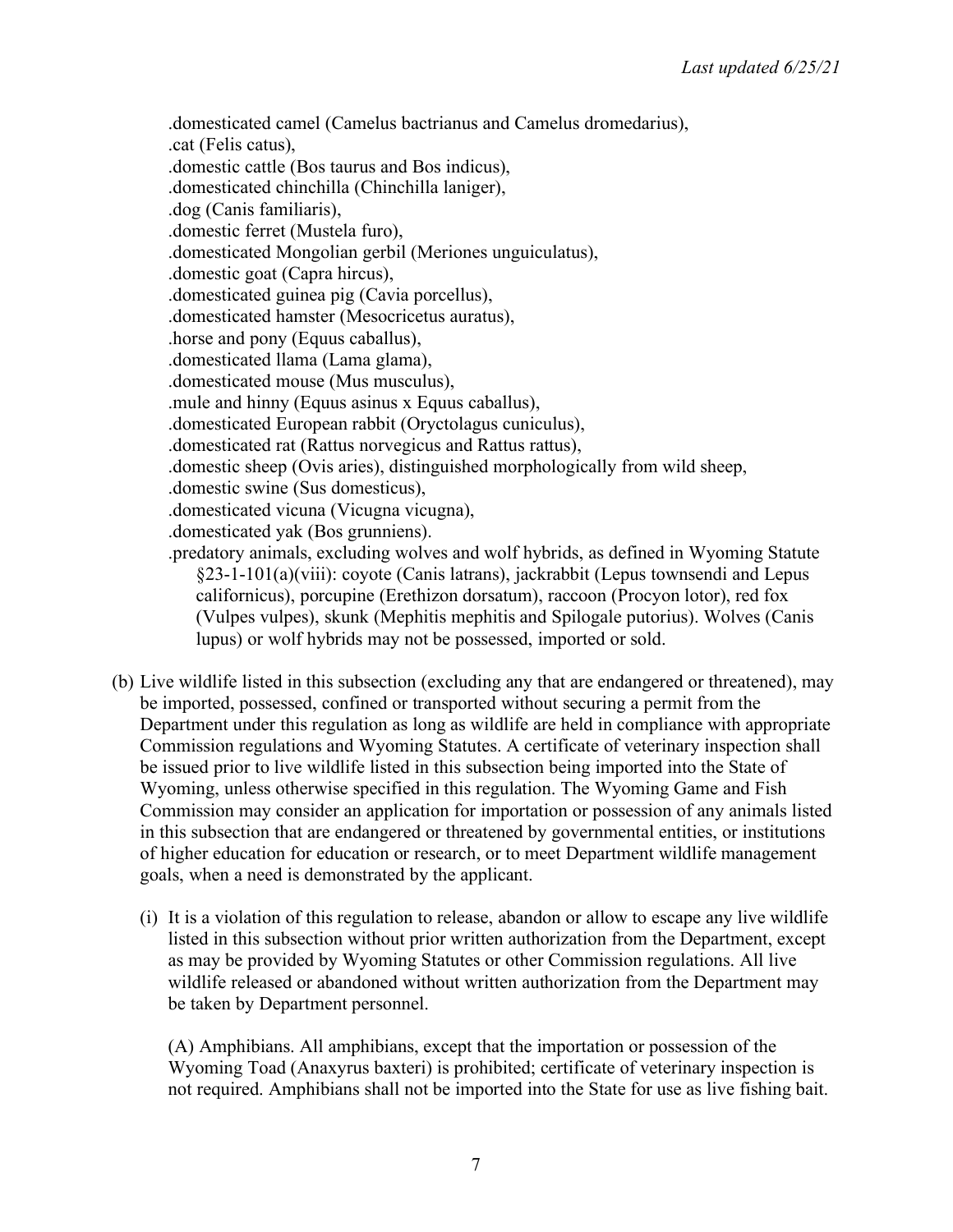(B) Birds

(I) Hawks or falcons, legally imported, possessed, confined or transported under terms of Wyoming Statute §23-2-105 and Commission Regulation, Chapter 25, Falconry and Raptor Propagation Regulation; certificate of veterinary inspection is not required; and,

(II) Game birds legally imported, possessed, confined or transported under terms of Wyoming Statute §23-5-102 and Wyoming Game and Fish Commission Regulation, Chapter 40, Regulation Governing Commercial Game Bird Farms.

(C) Crustaceans and Mollusks. All crustaceans and mollusks, except that the importation or possession of crustaceans and mollusks defined as aquatic invasive species in Commission Regulation Chapter 62, Regulation for Aquatic Invasive Species is prohibited; all crustaceans and mollusks must be confined in aquariums; certificate of veterinary inspection is not required. Crustaceans and mollusks shall not be imported into the State for release into the waters of the state or for use as live bait.

## (D) Fish

(I) Fish imported, possessed, or transported under terms of Wyoming Statutes relating to private fish hatcheries, private fishing preserves, live bait fish dealers, and landowner fishing lakes and ponds provided the fish are certified disease free as specified in Appendix I of this regulation and are of a species compatible with existing wildlife as determined by the Department. The fish must be accompanied by the appropriate authorization, receipt or license as required by Commission regulation.

(II) Importation or possession of diploid grass carp (Ctenopharygodon idella), and all fish defined as aquatic invasive species in Commission Regulation Chapter 62, Regulation for Aquatic Invasive Species are prohibited;

(III) Importation or possession of certified triploid grass carp (Ctenopharygodon idella) requires permit approval through Commission Regulation Chapter 49, Regulation Governing Private Fish Stocking;

(IV) Goldfish (Carassius auratus); all goldfish must be confined in aquariums; certificate of veterinary inspection is not required;

(V) Marine fish; all marine fish must be confined in aquariums; certificate of veterinary inspection is not required; and,

(VI) Tropical fish; all tropical fish must be confined in aquariums; certificate of veterinary inspection is not required.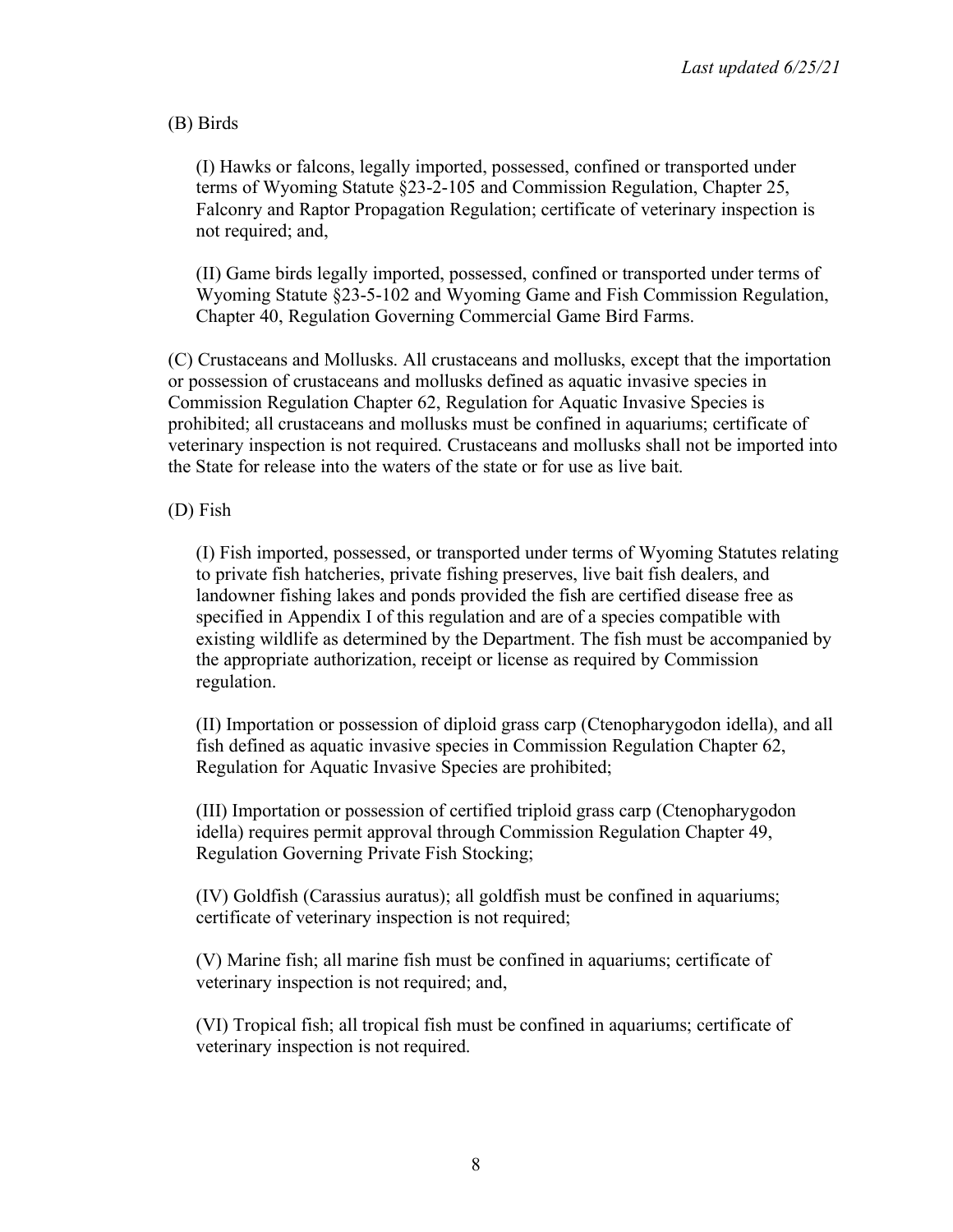(VII) Aquaponics; all marine and tropical fish reared in aquaponics or other artificial environments not connected to waters of the state; certificate of veterinary inspection is not required.

(E) Mammals: sugar gliders (Petaurus breviceps); hedgehogs (Erinaceus spp.); and potbellied pigs (Sus scrofa vittatus); certificate of veterinary inspection is not required.

(F) Reptiles: all reptiles; certificate of veterinary inspection is not required. Reptiles shall not be imported into the State for use as live bait for fishing.

(G) The Department may allow the importation, possession, confinement or transportation without securing a permit under this regulation of any captive reared live wildlife that are adapted to live and breed in a cage or aquarium and that are normally sold through commercial pet stores providing the Department is satisfied that such wildlife does not threaten Wyoming's wildlife resources as listed in Section 4(b)(viii) of this regulation. The Department may require a certificate of veterinary inspection for such wildlife.

- (c) Importation/Possession Permit Required. The following live wildlife may be possessed without a permit if captured in the State of Wyoming, but shall not be imported prior to securing a permit under this regulation. A permit shall be required to take wildlife listed in this section for commercial use.
	- (i) All wildlife approved for take without a permit or license in Commission Regulation Chapter 52, Nongame Wildlife Regulation. However, mollusks, crustaceans, reptiles and amphibians (excluding Wyoming Toad (Anaxyrus baxteri)) may be imported without a permit, except for those species defined as aquatic invasive species in Commission Regulation Chapter 62, Regulation for Aquatic Invasive Species.
- (d) Wildlife Prohibited from Importation/Possession.
	- (i) There shall be no private ownership of big or trophy game animals or any wolf or wolf hybrid.
	- (ii) In addition, a permit shall not be issued for importation or possession of the following live wildlife in Wyoming:

(A) All members of the family Suidae, except those exempt in Section 3(a)(ii) and Section  $3(b)(i)(E)$ ;

(B) All members of the order Rodentia from Africa, including but not limited to Tree squirrels (Heliosciurus sp.); Rope squirrels (Funisciurus sp.); Dormices (Graphiurus sp.); Gambian Giant Pouched Rats (Cricetomys sp.); Brush-tailed porcupines (Atherurus sp.); Striped mice (Hybomys sp.);

(C) All members of the family Tayassuidae;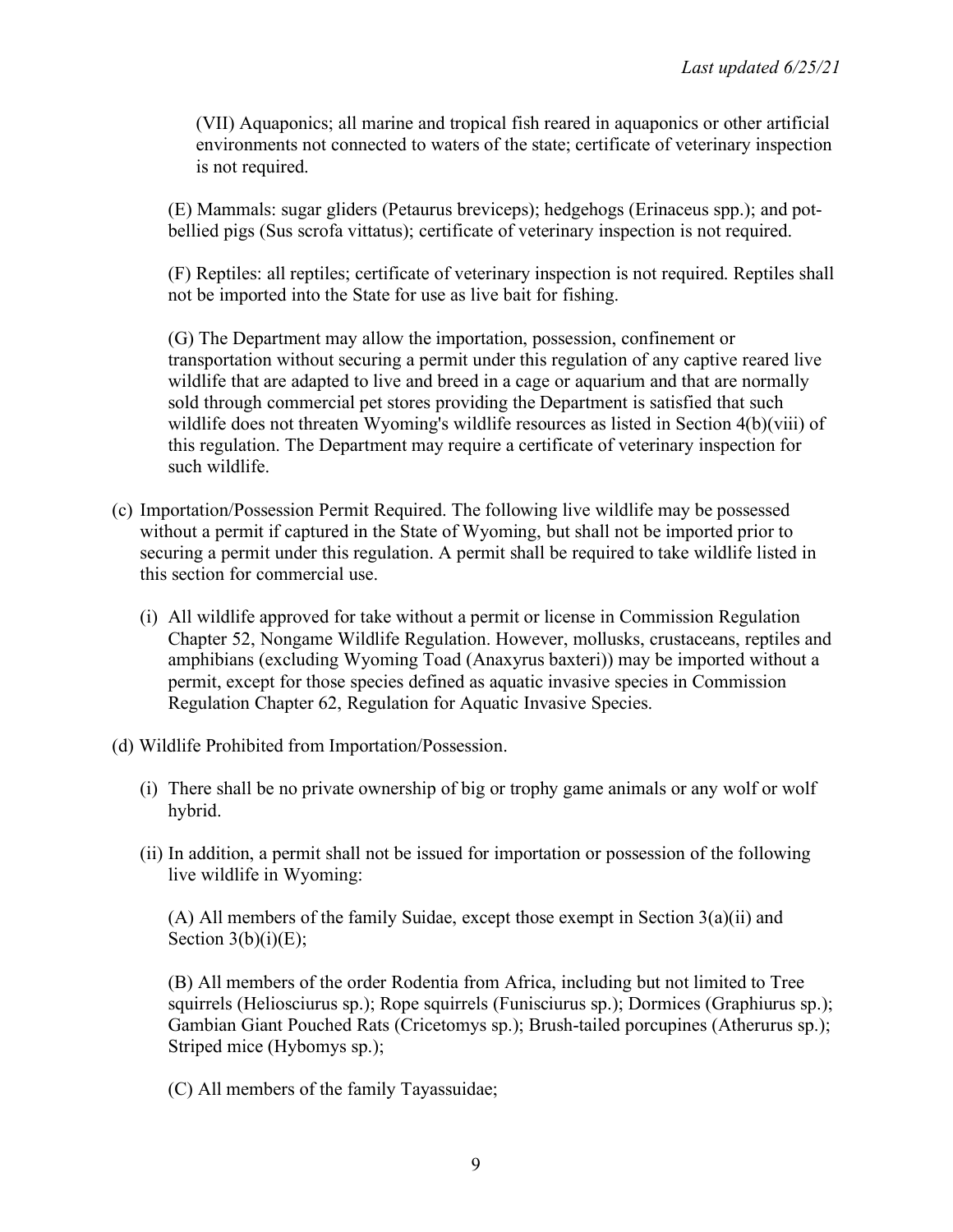(D) All members of the subfamily Alcelaphinae;

(E) All members of the subfamily Caprinae, except those exempt in Section 3(a)(ii);

(F) All members of the family Cervidae, except as provided for under Section 10 of this regulation;

- (G) Asian Clam (Corbicula fluminea);
- (H) Wyoming Toad (Anaxyrus baxteri);
- (I) Monk parakeet (Myiopsitta monachus),
- (J) New Zealand mudsnail (Potamopyrgus antipodarum),
- (K) Quagga Mussel (Dreissena rostriformis)
- (L) Red Wolf (Canis rufus),
- (M) Rusty crayfish (Orconectes rusticus),
- (N) Wild turkey (Meleagris gallopavo),
- (O) Zebra mussel (Dreissena polymorpha) may not be imported.

(iii) The Wyoming Game and Fish Commission may consider an application for importation or possession of these animals listed in this subsection by governmental entities, or institutions of higher education for education or research or to meet Department wildlife management goals, when a need is demonstrated by the applicant.

# **WY Rules and Regulations State Parks & Cultural Resources, Recreation – Aquatic Invasive Species Ch. 1 (Aquatic Invasive Species Rules and Regulations)**

# **WY Rules and Regulations SPCR RAIS Ch. 1 Section 1. Authority.**

(a) These regulations are promulgated by authority of W.S. § 23-4-201 through W.S. § 23-4-205.

## **Section 2. Regulations.**

(a) The Wyoming Department of State Parks and Cultural Resources (SPCR) in conjunction with the Wyoming Game & Fish Commission (Commission) hereby adopts the following regulations governing Aquatic Invasive Species. These regulations shall remain in effect until modified or rescinded by SPCR.

## **Section 3. Purpose.**